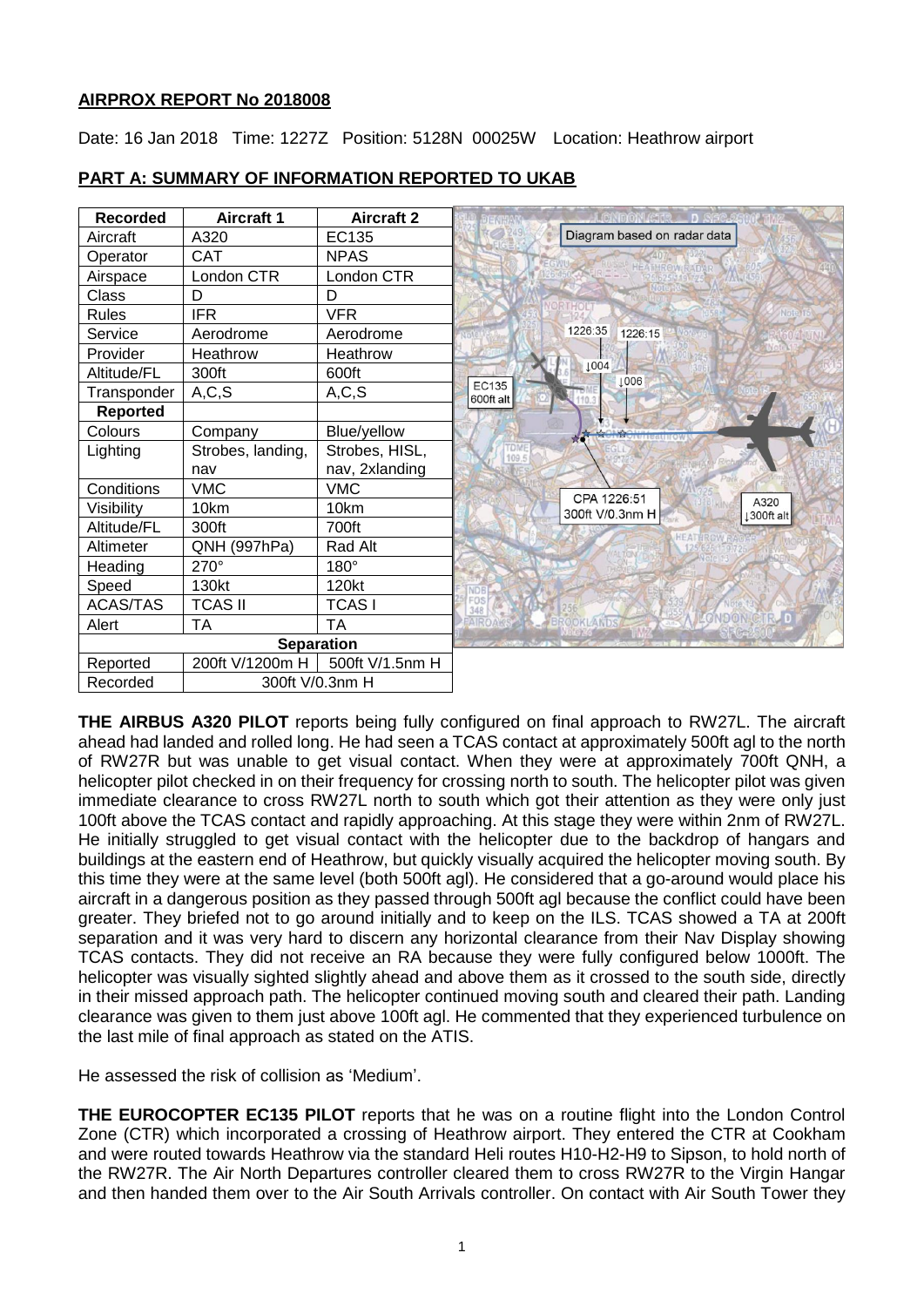were cleared to cross RW27L (the landing runway) remaining east of the threshold in front of the landing traffic. He considered that there was adequate separation and time for them to cross the runway and vacate prior to the landing traffic and therefore they carried out the cross and proceeded along the planned routing. Should there have been any doubt as to the separation or clearance they would have continued to hold at the Virgin hangar and requested to cross at the next available opportunity.

He assessed the risk of collision as 'None'.

**THE AIR SOUTH ARRIVALS CONTROLLER** reports that he received the EC135 from the Air North Departures controller following its crossing of RW27R behind a landing aircraft which was operating under the Tactically Enhanced Arrivals Mode (TEAM). There was a 15-20kt headwind (stronger further up the approach) affecting landing traffic and thus arriving aircraft were much slower than usual over the ground. The EC135, being a north to south crosser, was deemed not to be affected by the headwind and was observed to be moving south quickly. Capitalising on the advantage given by the forward momentum and speed of the EC135 he instructed the pilot to cross RW27L and to remain south after crossing. Traffic Information was passed to the A320 pilot, who was number one to land and approximately 2nm from touchdown, when the EC135 pilot was given his crossing instruction. The EC135 crossed expeditiously and without delay. As it cleared south of RW27L and the pilot turned towards Bedfont, he issued landing clearance to the A320 pilot, who was approximately half a mile from touchdown. He was in clear and continuous visual contact with both aircraft at all times.

### **Factual Background**

The weather at Heathrow was recorded as follows:

EGLL 161220Z AUTO 27017KT 9999 FEW042 08/00 Q0997 NOSIG=

#### **Analysis and Investigation**

### **CAA ATSI**

ATSI had access to reports from the pilot of the A320, the Heathrow controller and the Heathrow Watch Manager. A short statement was also received from the EC135 pilot. The local area radar replay data and the unit radio recordings were reviewed for the period of the incident. A field investigation was conducted, discussions took place with Heathrow ATC Management and the Air South Arrivals controller was interviewed. Screenshots produced in this report are provided using recordings of the area radar. Levels indicated are in altitude. All times UTC.

The Airprox was reported by the pilot of an A320 when it came into proximity with an EC135 helicopter, on final approach to Heathrow Airport. After landing the pilot of the A320 telephoned the Heathrow Visual Control Room Supervisor and said that he considered that the EC135 was too close to his aircraft as he was landing on RW27L. The pilot initially filed an Air Safety Report and this was subsequently followed by an Airprox Report. The A320 was an IFR flight routeing to Heathrow Airport. The EC135 was a VFR flight and was crossing the CTR at the time of the Airprox. Both pilots were in receipt of an Aerodrome Control Service from Heathrow Air South Arrivals. At the time of the Airprox, Heathrow were dealing with a high number of aircraft arrivals and were conducting 'TEAM' Operations (where the departure runway is also used for arriving aircraft, together with the normal arrival runway). RW27R was the departure runway and RW27L was the arrival runway. The Air North controller was controlling RW27R and the Air South controller was controlling RW27L. The EC135 CTR transit required crossings of both runways from north to south.

At 1223:40 the EC135 pilot called the Air North controller and was instructed to hold at Sipson. This was to facilitate the landing of an arriving aircraft.

At 1224:05 the A320 pilot checked in with the Air South controller, advising that they were on a 6nm final for RW27L. The controller advised the pilot that they were number one, instructed them to continue approach, and provided the surface wind.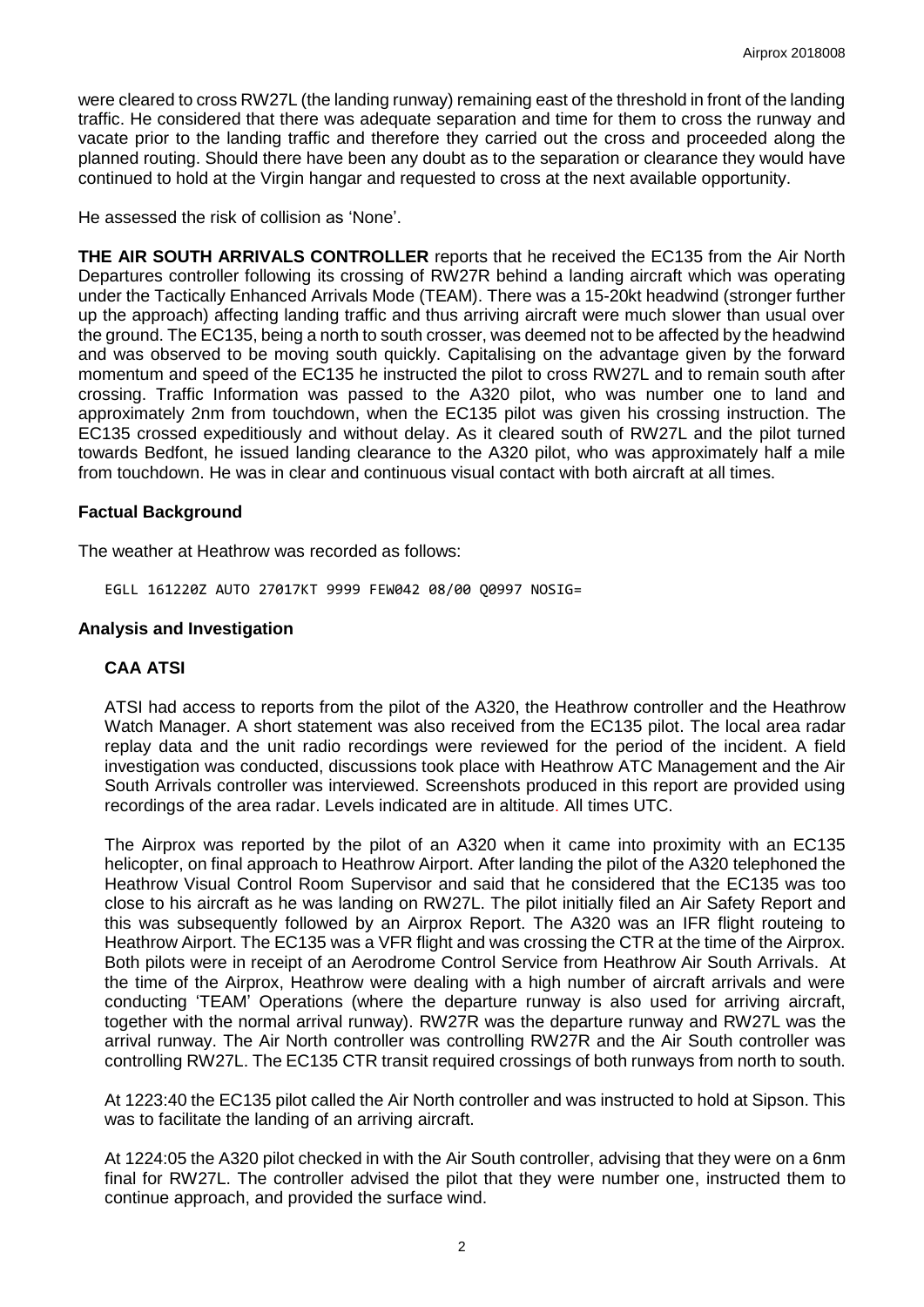At 1225:30 the Air North controller instructed the EC135 pilot to route to the east of the RW27R threshold and hold over the Virgin hangar. The pilot readback the instruction and proceeded to cross.

At 1225:40 the EC135 had not yet crossed the threshold of RW27R, however, the Air North controller had no other traffic to affect and instructed the EC135 pilot to contact the Air South Tower frequency.

At 1225:50 the EC135 pilot made contact with the Air South controller, who responded with:

*"Hello (EC135 C/S) you can cross runway two seven left now and er s- remain south of two seven left after crossing".*

The pilot readback the instruction and the controller then turned his attention to a previous landing aircraft and issued taxi instructions (Figure 1).



At 1226:15 (Figure 2) the controller passed Traffic Information to the A320 pilot on the EC135:

*"And (A320 C/S) with the (identity) helicopter just crossing the threshold now just on the er threshold of the other runway".*

The pilot acknowledged this information with their callsign.

At 1226:40 (Figure 3) the controller called the EC135 pilot using the wrong callsign and said:

*"And (wrong C/S) I see you've cleared the runway, the surface wind is two six zero degrees one six knots".*

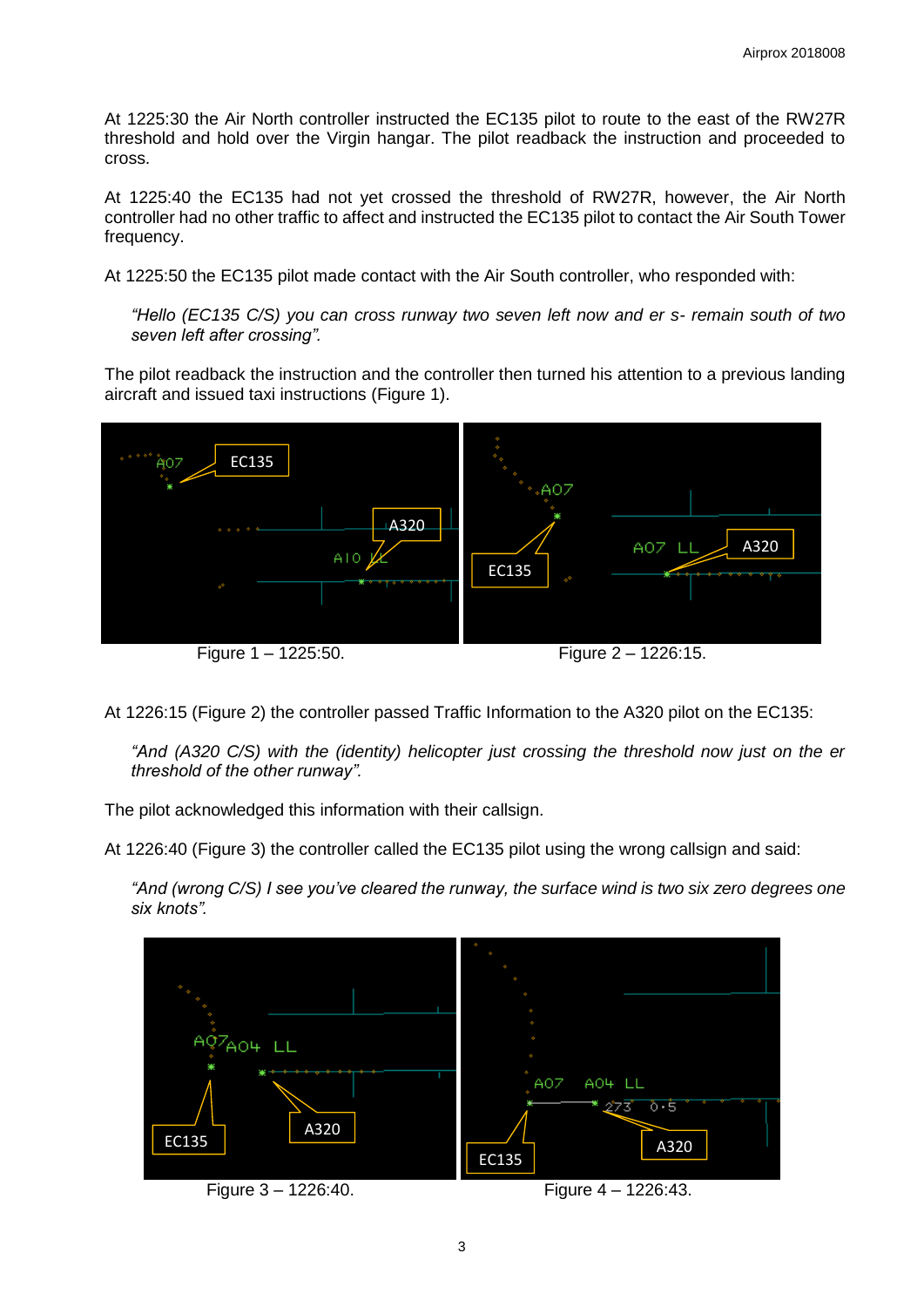CPA occurred at 1226:43 (Figure 4), where there was 0.5nm horizontally and 300ft vertically between the two aircraft.

At 1226:50 the controller issued landing clearance to the A320 pilot:

*"And (A320 C/S) on runway 27 left cleared to land".*

At 1227:00 the controller called the EC135 pilot and said:

*"And (EC135 C/S) is it for the south side checks now".*

The pilot responded:

*"Er it's for H Nine Sir".*

The controller acknowledged this and transferred the EC135 pilot to the Radar controller.

In his report, the A320 pilot said that they became aware of the crossing EC135 when they heard the crossing clearance being issued, and that they struggled to gain visual contact with it initially but had it showing on TCAS as proximate traffic which quickly changed to a TA, with no RA, due to RA's being inhibited below 900ft. They said that they were surprised by the crossing clearance, as historically and in similar circumstances their experience at Heathrow was that helicopters were held between the runways and issued with a conditional clearance to pass behind the landing traffic. After receiving Traffic Information on the EC135, they then became visual with it. The main concern of the crew was that they would be unable to go around should that be necessary and the runway was still occupied by the previous landing aircraft. As such they briefed to delay any necessary goaround action until clear of the helicopter traffic.

The statement received from the EC135 pilot stated that on being given the clearance to cross RW27L they were aware of the A320 coming into land and had no concerns as to its proximity.

The relevant helicopter crossing procedures contained in the Heathrow MATS Part 2, Chapter 7 for crossing of the westerly runway state:

*"When a suitable gap in the landing stream exists, ATC will pass traffic information on a fixed wing landing aircraft and issue a crossing clearance behind."* 

and

*"If the traffic conditions permit, the helicopter may be routed more expeditiously within the traffic circuit, including a direct crossing of the airport".*

The Heathrow Air South controller was providing an Aerodrome Control Service in Class D airspace. Separation standards are not prescribed for application by ATC between VFR flights or between VFR and IFR flights in Class D airspace. However, ATC has a responsibility to prevent collisions between known flights and to maintain a safe, orderly and expeditious flow of traffic. This objective is met by passing sufficient Traffic Information and instructions to assist pilots to 'see and avoid' each other. Within Class D Airspace controllers are required to pass Traffic Information to aircraft operating IFR on VFR traffic and to pass Traffic Information to aircraft operating VFR on IFR traffic, and in both circumstances, provide avoidance advice if requested.

The controller stated in his report and at interview that he was in clear and continuous visual contact with both aircraft throughout.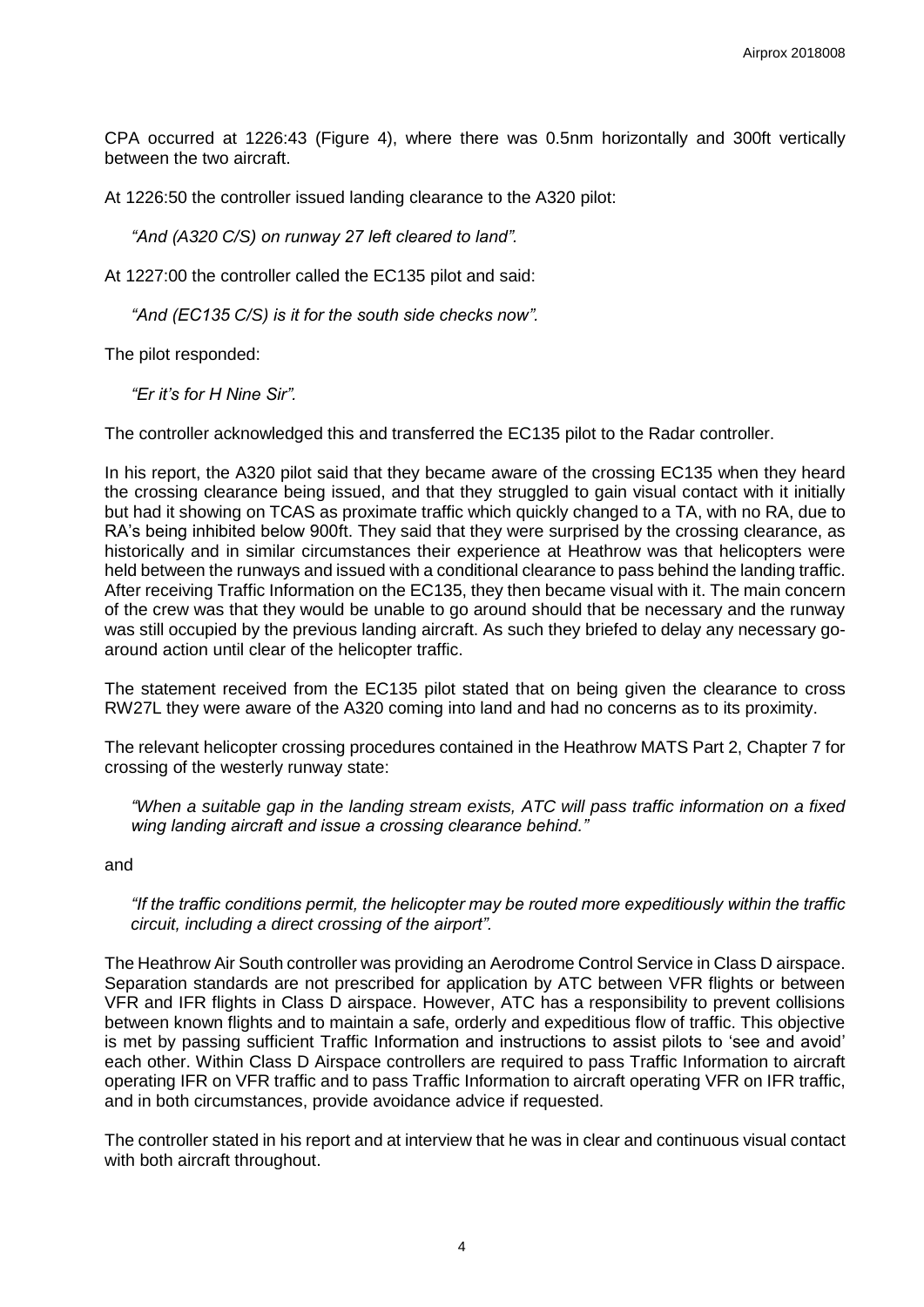At interview, the Heathrow Air South Arrivals controller stated that the incident occurred during the final operational session of their morning shift and that the strong westerly wind experienced throughout the morning had resulted in the arriving aircraft being very slow on the approach. The controller said that the EC135 was from a very professional organisation with highly skilled crews who were very frequent daily visitors to Heathrow. The controller stated that when issuing the crossing clearance to the EC135 pilot he wished to capitalise on the forward speed of the EC135, which was not being hampered by the strong westerly wind in the way that the traffic on the approach was. The controller stated that they were aware that the number 2 aircraft on the approach had declared a medical emergency and that they wanted to get the helicopter quickly across and out of the way. He stated that he had maintained visual contact with both aircraft throughout the period of the crossing and had passed Traffic Information to the A320 pilot on the EC135. At the time of the event the controller was not aware of this Traffic Information being incomplete and that no Traffic Information had been passed to the EC135 pilot.

The controller fully appreciated the A320 pilot's concerns about the potential conflict should a goaround have been necessary and said that whilst the A320 pilot had only ever experienced a helicopter crossing behind their arriving aircraft, crossing ahead of an arriving aircraft is also common practice, should the traffic situation permit. The controller's plan in the event that a goaround of the A320 became necessary, was to break off the EC135 immediately. The controller said that the EC135 crews were very familiar and well-practiced at breaking off during a CTR crossing at Heathrow and that they did so very quickly and effectively when the situation warranted it.

Whilst the controller did not fully and effectively discharge his responsibility to pass Traffic Information to the A320 and the EC135 pilots on this particular occasion, he acknowledged and fully understood that had comprehensive and timely Traffic Information been passed to the pilots of both aircraft, that this would have increased their situational awareness, alleviated the concerns of the A320 pilot and enabled both pilots to take timely and effective avoiding action should this have become necessary.

## **UKAB Secretariat**

Notwithstanding that they were operating in Class D airspace in receipt of instructions issued by the controller under an Aerodrome Control Service, the A320 and EC135 pilots shared an equal responsibility for collision avoidance and not to operate in such proximity to other aircraft as to create a collision hazard<sup>1</sup>. An aircraft in flight, or operating on the ground or water, shall give way to aircraft landing or in the final stages of an approach to land<sup>2</sup>.

The Manual of Air Traffic Services (MATS) Part 1<sup>3</sup> lists flight priority categories: *'Controllers shall give priority to aircraft according to a flight priority category as listed [in MATS Part 1], where category A is the highest priority and Z is the lowest priority'.* Police flights under normal operational priority are categorised as 'B'.

### **Comments**

### **NPAS**

l

This was a routine crossing of Heathrow in day under VMC by a Police helicopter operating with callsign suffix 'B' priority in accordance with an extant Special Flight Notification. In accordance with the Special Flight Notification instructions which are held by the ATSU, the core callsign is used for all flights other than 'A' so 'B' is the default priority. Unless otherwise notified the callsign POLICE xxx will be used for all operational flights other than for Category A flights when POLICE xxxA will be used.

<sup>1</sup> SERA.3205 Proximity.

<sup>2</sup> SERA3210 Right-of-way Landing.

<sup>3</sup> CAP 493 Section 1, Chapter 4, Pages 7/8.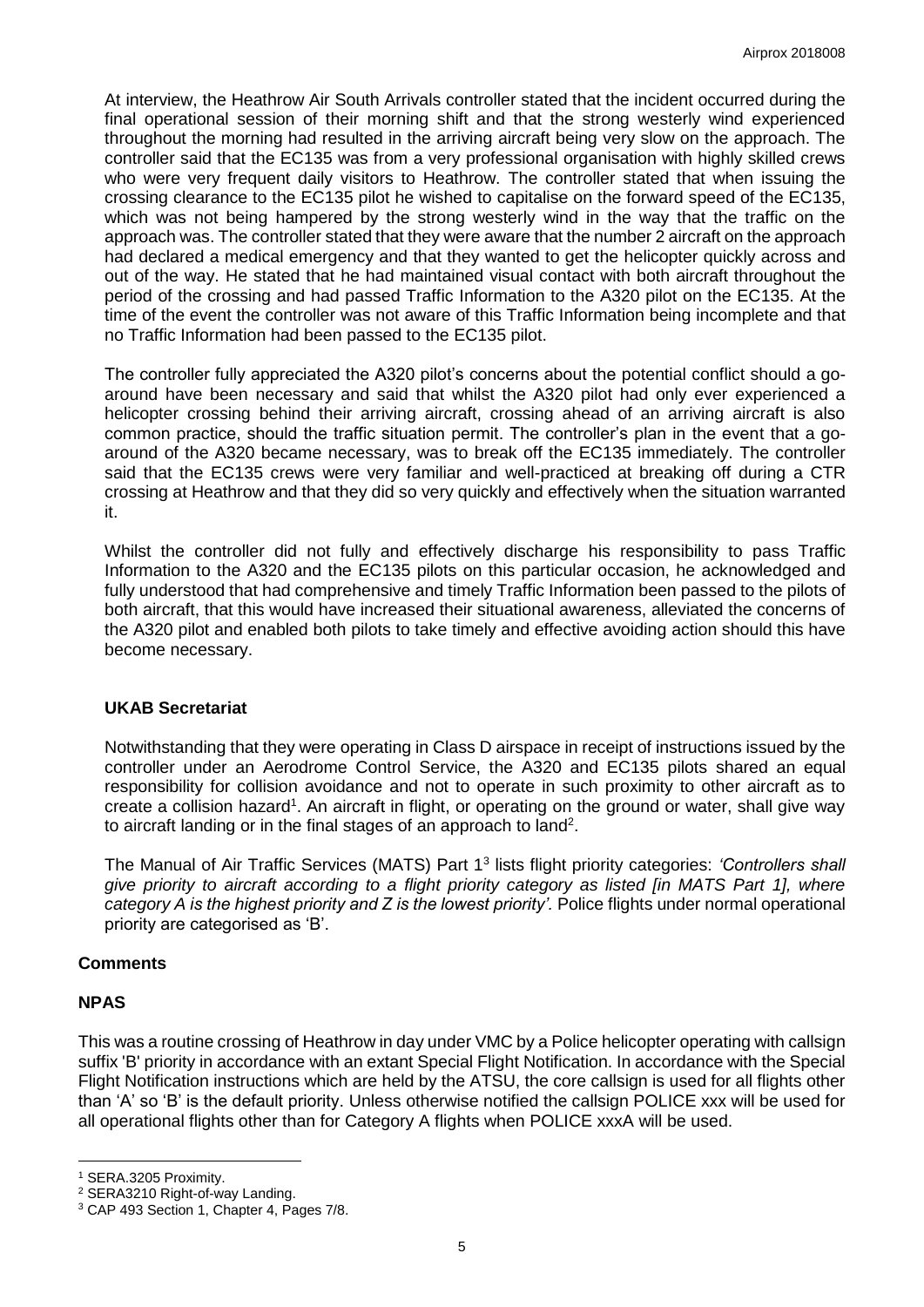## **Summary**

An Airprox was reported when an A320 and an EC135 flew into proximity at 1227hrs on Tuesday 16<sup>th</sup> January 2018 as the EC135 crossed in front of the A320 on approach as directed by the Heathrow controller. The A320 pilot was operating under IFR in VMC and the EC135 pilot was operating under VFR in VMC. Both pilots were in receipt of an Aerodrome Control Service from the Heathrow Air Arrivals South controller, within Class D airspace of the Heathrow CTR.

## **PART B: SUMMARY OF THE BOARD'S DISCUSSIONS**

Information available included reports from both pilots, the controller concerned, area radar and RTF recordings and reports from the appropriate ATC and operating authorities.

The Board noted that the EC135 pilot was operating under VFR on a routing that would take him south across the airport crossing RW27R and RW27L and then to continue on Heli route H9. At the time, RW27R was the departure runway, controlled by the Air North Departures controller, and RW27L was the arrival runway, controlled by the Air South Arrivals controller. However, because of a high number of arriving aircraft, Tactically Enhanced Arrivals Mode (TEAM) procedures were occasionally being invoked for landing aircraft to use RWY27R as well, to reduce any inbound delays. At the time, there was a steady stream of traffic on approach to RW27L and the NATS advisor explained that in such situations procedures require the Air South controller to use their training and experience to judge when they should clear the EC135 pilot to cross the runway relative to the arriving aircraft (which are normally spaced 2.5nm apart). The Heathrow procedures allow crossings ahead of arriving aircraft as well as behind.

The first aircraft on approach was the A320, followed by an aircraft with a medical emergency. The Board noted that the controller had stated that he did not wish to jeopardise this second aircraft's approach, and so, taking into account the headwind slowing arriving aircraft down, he decided to cross the EC135 ahead of the A320. By clearing him to cross straight away, the controller's rationale was that the pilot, knowing he was not having to hold north of the runway, could keep forward speed which would allow him, he judged, to cross expeditiously well ahead of the A320. When questioned, the NATS advisor agreed that this had been a finely judged decision but, in hindsight, it would have been a better option to have held the EC135 to go behind the A320.

Meanwhile the A320 had contacted the Air South controller and was fully configured on final approach to RW27L. He reported that when passing 700ft, he heard the EC135 pilot being cleared to cross RW27L ahead of him and was concerned that the EC135 had been cleared to cross ahead, instead of behind, his aircraft. The Board wondered whether the A320 pilot had not experienced helicopter traffic crossing closely ahead of him before whilst operating into Heathrow. The A320 pilot was able to confirm, subsequently, that he was very experienced at Heathrow and had seen helicopters go in front many times before but thought that this one was too close, especially if he had had to go around because they were physically below the helicopter as it crossed, directly in their go-around path. He added that usually, even though crossing traffic would be in front of them, they would be much further out and at all times higher than the crossing traffic, ensuring a safe and available go-around path. Members noted that he tried to visually acquire the EC135 but it was proving difficult because of the backdrop of buildings to the north of the runway. He then saw the helicopter slightly ahead and above him as it crossed the runway. Having only been issued with Traffic Information about the EC135 as it was crossing RW27R but with no indication of its routing or altitude, the A320 pilot's main concern, as stated above, was that, if it had been necessary to carry out a missed approach, the EC135 would have been in his flight-path. A civil-airline pilot member commented that this was a valid concern, and added that the A320 pilot should have been advised about the crossing helicopter earlier, at least 3-4nm out on the approach. This would have helped to reduce the distraction when looking for it on short final and when deciding what action to carry out on a go-around. The Board agreed, and considered that the late and incomplete Traffic Information to the A320 pilot was a contributory factor to the Airprox.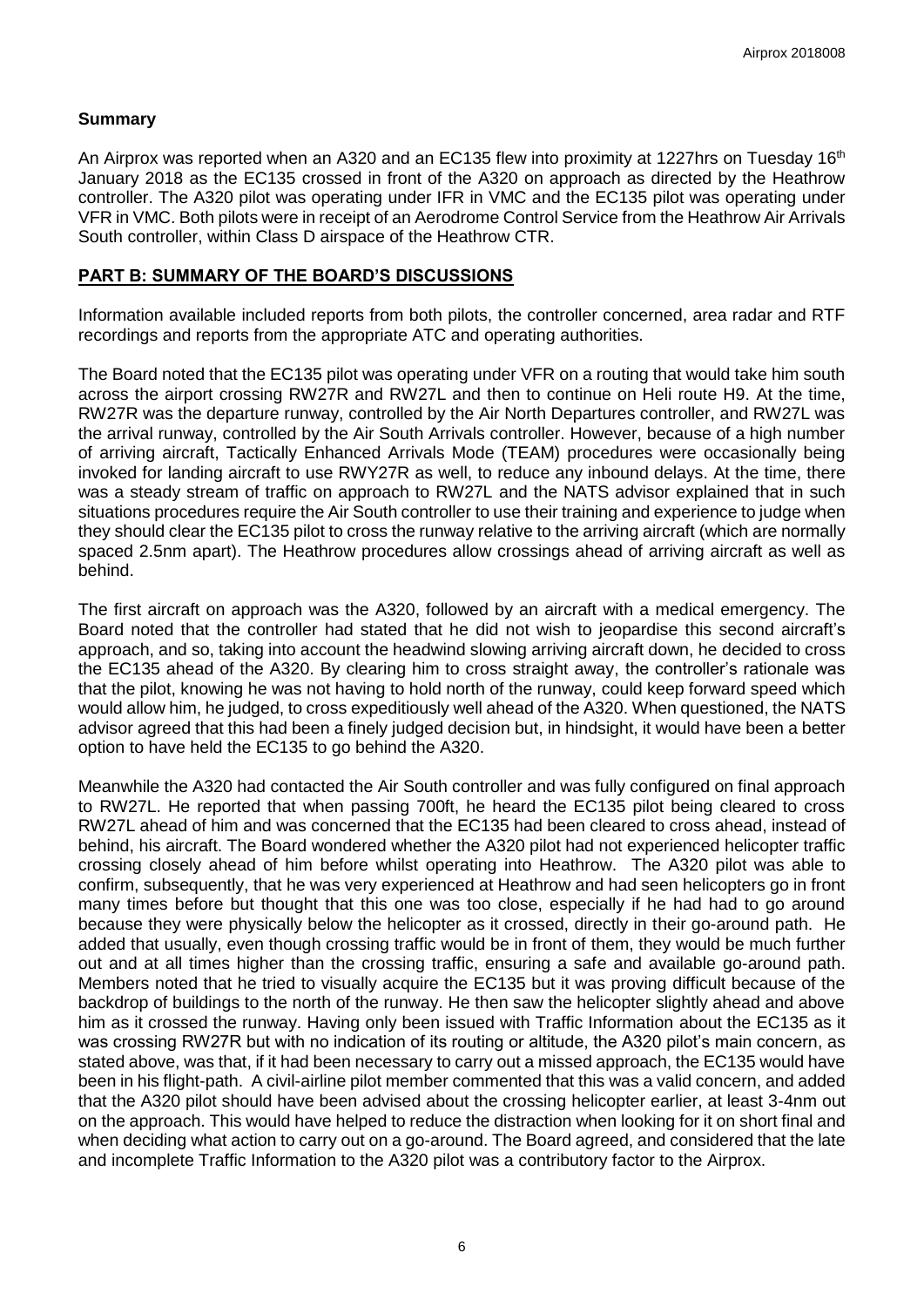The Board noted that in the Class D airspace of the London CTR, a controller is not required to separate IFR and VFR flights but is required to pass appropriate Traffic Information to both pilots. Additionally, although a controller providing an Aerodrome Control Service is responsible for the expeditious flow of traffic, it must also be safe and orderly. On this occasion the controller did not inform the EC135 pilot of the position of the A320 (although he was aware of it anyway) and civil-helicopter members with experience of operating in the vicinity of Heathrow, commented that if a controller cleared their helicopter to cross, they would comply immediately with the instruction unless it was obvious that it was unsafe. They could therefore understand why the EC135 pilot had continued to cross ahead of the A320. Additionally, they opined that NPAS helicopters routinely cross Heathrow, and their pilots would be well aware of the procedures.

Turning to the priority of the 2 aircraft, and noting that SERA3210 'Right-of-way Landing' normally requires that '*an aircraft in flight, or operating on the ground or water, shall give way to aircraft landing or in the final stages of an approach to land'*, the Board noted that the EC135 was operating as a Category B flight, which, in accordance with the Manual of Air Traffic Services Part 1, gave it priority over 'normal flights' (i.e. '*flights which have filed a flight plan in the normal way and conforming with normal routing procedures'*). This would include traffic on final approach which had not declared an emergency. As such, had the controller identified a conflict between the 2 aircraft then, in order to conform to his priority requirements, he would have had to tell the A320 to go-around for the EC135. This appeared to be counter-intuitive in such circumstances whereby, clearing the EC135 pilot to cross behind the A320 would only have caused a marginal delay to the EC135 pilot, who would also have crossed well ahead of the medical-emergency traffic.

In considering the cause and risk of the Airprox, the Board agreed that although the A320 pilot had probably filed the Airprox because he was apprehensive about any potential go-around, he was obviously concerned by the proximity of the EC135 having not been able to acquire it visually until it was crossing ahead. Accordingly, the Board decided that the cause of the Airprox was that the A320 pilot was concerned by the proximity of the EC135 which the Heathrow controller had cleared to cross in front of him. As for the risk, the Board noted that the EC135 had crossed 0.5nm ahead of the A320, although this had reduced to 0.3nm after it had passed. The vertical separation between the 2 aircraft as the EC135 crossed ahead was 300ft. Both pilots were in visual contact before CPA (albeit late for the A320 pilot), and so, after considerable debate, the Board agreed that the EC135 pilot would have been able to effect collision avoidance manoeuvres had they been required. Noting again that controllers are not required to provide separation between VFR and IFR flights in such circumstances (but are required to ensure safe and orderly flow of traffic), the Board agreed that, although the two aircraft had passed closer to each other than ideal, and notwithstanding the potential risk if a go-around had been enacted by the A320 pilot, there had been no risk of a collision in the circumstances that pertained and the incident was therefore assessed as risk Category C.

# **PART C: ASSESSMENT OF CAUSE AND RISK**

| Cause:                                        | The A320 pilot was concerned by the proximity of the EC135 which the<br>Heathrow controller had cleared to cross in front of him. |
|-----------------------------------------------|-----------------------------------------------------------------------------------------------------------------------------------|
| Contributory Factor:                          | Late and incomplete Traffic Information to the A320 pilot.                                                                        |
| Degree of Risk:                               | C.                                                                                                                                |
| <b>Safety Barrier Assessment</b> <sup>4</sup> |                                                                                                                                   |

In assessing the effectiveness of the safety barriers associated with this incident, the Board concluded that the key factors had been that:

 $\overline{\phantom{a}}$ <sup>4</sup> The UK Airprox Board scheme for assessing the Availability, Functionality and Effectiveness of safety barriers can be found on the **UKAB Website**.